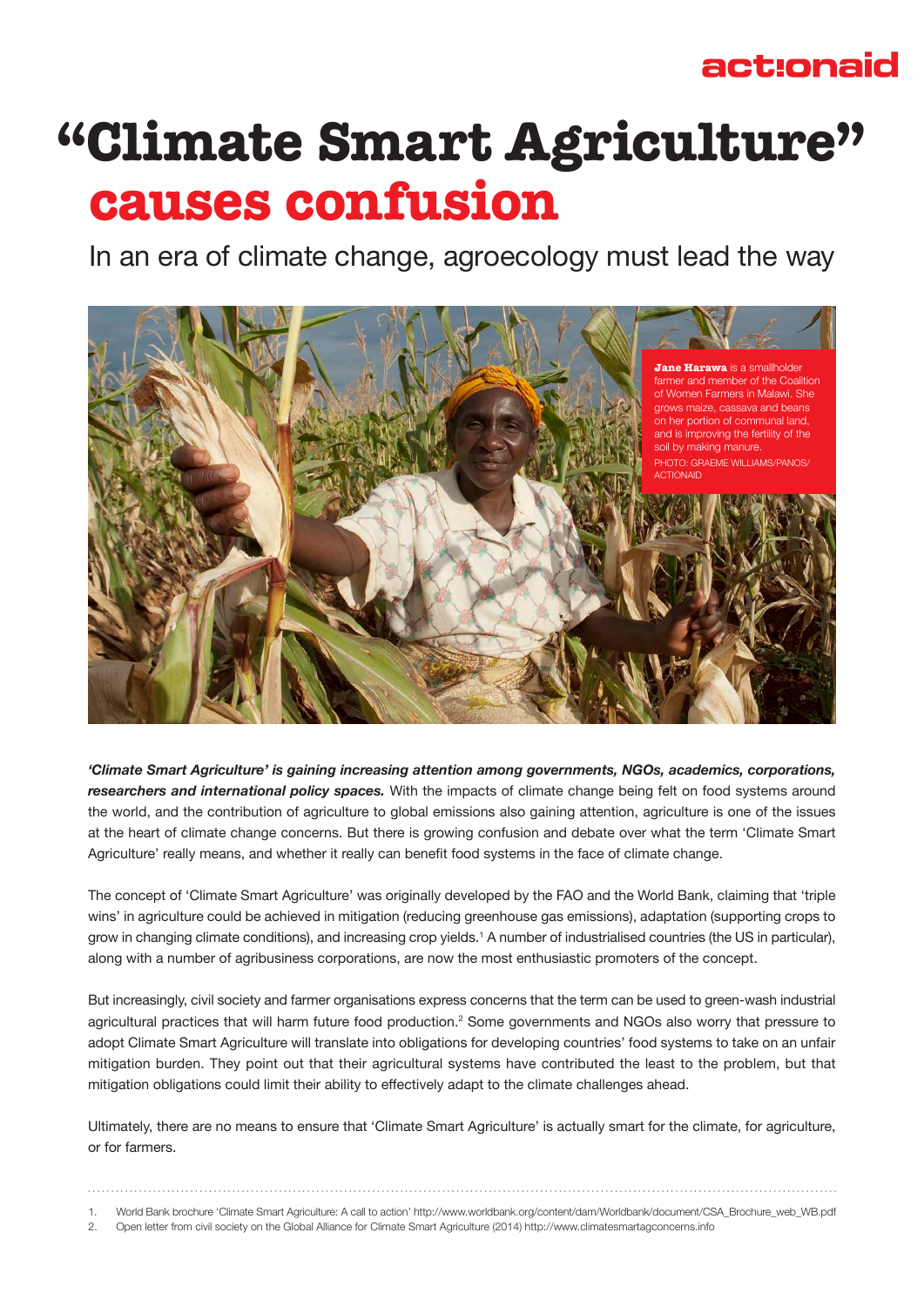## **No environmental or social criteria**

There are no meaningful criteria for what can – or cannot – be called 'Climate Smart.' Practices or corporations that are destructive to the climate, the environment, and to farmers, are free to use the term. Furthermore, there are no social safeguards to prevent so-called 'Climate Smart' activities from carrying out land grabbing, undermining farmers' livelihoods, pulling farmers into debt, or leading to farmers being sued for activities such as seed saving.

Corporations such as Syngenta, Yara (the world's largest fertiliser manufacturer), McDonalds and Monsanto, which promote synthetic agrochemicals, intensive factory farming of livestock, and promote industrial scale mono-cropping are all jumping on the 'Climate Smart' bandwagon, claiming that they offer solutions to address climate change.

Critics point out that *the same so-called 'green revolution' industries that have been widely criticised for their significant contribution to climate change and their negative environmental and social impacts on farmers and food systems, have simply re-branded themselves as 'Climate Smart' and continued as before.* Synthetic fertilisers, for example, contribute significantly to climate-changing greenhouse gases (see Box 1), while large-scale industrial livestock production has been shown to be a major contributor to climate change.3 Meanwhile, industrialised agricultural techniques, including the use of Genetically Modified Organisms (GMOs), can increase the vulnerability of farmers to climate change (see Box 2). Not only do large-scale industrial approaches harm the climate, but they put significant pressure on the world's smallholder farmers, often exacerbating debt while eroding their livelihoods, lands and ecosystems.4

#### **Box 1: How synthetic fertilisers contribute to climate change**

– The creation of synthetic nitrogen fertilisers is energy-intensive, burning large amounts of fossil fuels and leading to high CO2 emissions.

– When applied to soil, they can release Nitrous Oxide (N2O), a highly potent greenhouse gas that has 298 times the atmospheric warming effect of CO2.

– Synthetic nitrogen fertilisers can cause stable organic matter in the soil to convert to CO2 emissions<sup>5</sup> in the atmosphere. As agribusiness giants such as Yara and Syngenta (whose core business model is built on the sales of these products) assert that they offer solutions to climate change, these claims should be treated with a high degree of skepticism.

At the same time, however, some groups that promote small-scale, agroecological farming practices that really do benefit the climate and farmers are also keen to call their own work 'Climate Smart.' These groups may prioritise small-scale farmers, women, youth, traditional knowledge or participatory approaches. *Confusion arises when some politicians, policy makers, corporations, NGOs and farmers welcome, promote or collaborate on 'Climate Smart Agriculture' activities – even though these groups may be talking about very different approaches.*

There are therefore significant concerns that destructive agribusinesses are able to use climate rhetoric and the general confusion over the term 'Climate Smart Agriculture', to provide 'green-wash' cover to their activities, enabling them to expand into new markets such as Africa but undermining local economies, ecosystems, seed diversity and farmers in the process.



**Women members** of the Indatwailumurim co-operative harvest potatoes, Rwanda. PHOTO: GREG FUNNELL/ACTIONAID

<sup>3.</sup> FAO (2013) Tackling Climate Change through Livestock http://www.fao.org/docrep/018/i3437e/i3437e.pdf

<sup>4.</sup> Special Rapporteur on the Right to Food, Olivier de Schutter (2014) 'The Transformative Potential of the Right to Food.' http://www.srfood.org/ images/ stories/pdf/officialreports/20140310\_finalreport\_en.pdf

<sup>5.</sup> Mulvaney, R.L., Khan, S.A., and Ellsworth, T.R. (2009) 'Synthetic nitrogen fertilisers deplete soil nitrogen: a global dilemma for sustainable cereal production', *Journal of Environmental Quality*, 38, Nov-Dec 2009, p.2295-2314; Khan, S.A., Mulvaney, R.L., Ellsworth, T.R., and Boast, C.W (2007) 'The myth of nitrogen fertilisation for soil carbon sequestration', *Journal of Environmental Quality*, 36, Nov-Dec 2007, p.1821-1832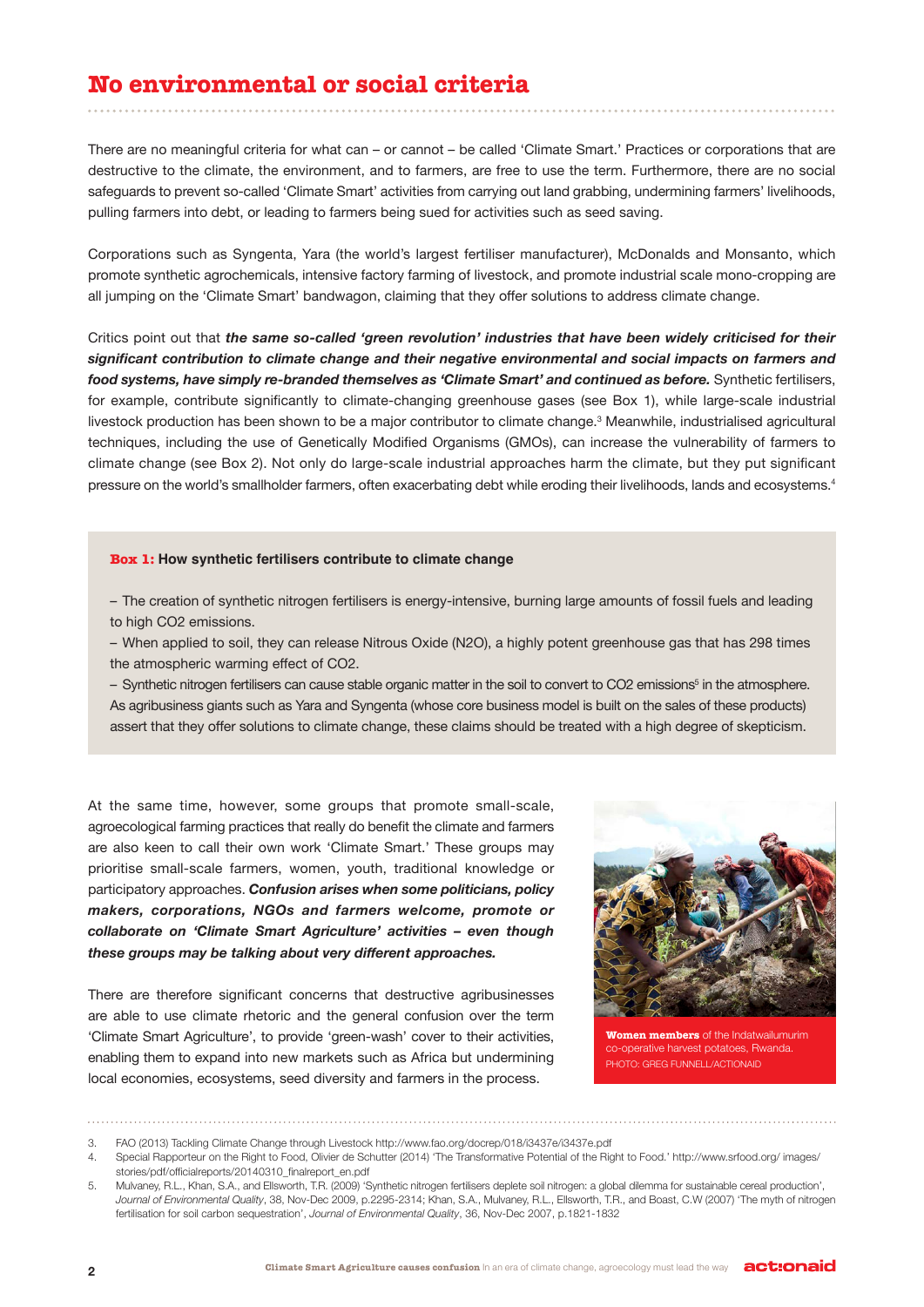#### **Box 2: How GMOs claim to be 'Climate Smart'**

Monsanto is the world's largest producer of genetically modified seeds. Their best-selling technology is seed (soya, maize and canola) that is engineered to resist the company's powerful Glyphosate herbicide, known as Roundup. 'Roundup-Ready' crops can be sprayed with the herbicide as they grow, so that the weeds die back, but the crop remains standing. Monsanto claim that this practice reduces the need to till the soil for weeds, and thus reduces emissions of CO2 from the soil. This, they say, makes GM crops a viable solution to climate change.

Skeptics doubt, however, that growing GMOs can sequester more CO2 than is produced when making the agrochemicals required by the GM crops.<sup>6</sup> It is also doubtful that the sequestered carbon stays in the soils after ploughing at the end of each season, as soil carbon can easily "reverse" back into atmospheric CO2, particularly under a warming climate.<sup>7</sup>

Monsanto is also developing seeds to be grown in Africa that are drought tolerant. They claim that these seeds are also 'Climate Smart.' However these crops, which have taken many millions of dollars in investment, have so far failed to impress, when compared to advances made through normal (non-GM) breeding processes, or indigenous drought-tolerant crops.<sup>8</sup>

GM crops are opposed by many farmers, countries and civil society organisations for a number of reasons. Biotechnology companies patent their GM seeds, and often sue farmers who save their seed for replanting. They also frequently sue farmers whose crop has been accidentally pollinated by GM genes.<sup>9</sup> Wherever GM crops and industrialised agriculture are been grown on a large sale, farmers' seed diversity has disappeared from fields.

Farmers need to be able to save their seed and develop crops to adapt to the multiple challenges of climate change, and they require seed diversity and access to a wide range of germplasm in order to do so.10 GM crops and other industrial practices that erode seed diversity can therefore increase vulnerability of farmers and food systems in the short and long-term, and reduce their adaptive capacity.

## **International climate negotiations & climate justice**

The major threat of climate change to agriculture and global food security was one of the principle reasons for the creation of the UN Framework Convention on Climate Change (UNFCCC). Developing countries are particularly vulnerable to climate change as they are more exposed to extreme weather events, while the majority of their populations are dependent on agriculture for their livelihoods.11 Implementation of adaptation strategies that strengthen the resilience of farmers and their food systems are therefore of utmost urgency.

Many developing countries point out, however, that their agricultural production systems, which are usually far less industrialised than those of developed countries, have done the least to contribute to the global problem of climate change. They argue that supporting their agriculture to adapt to changing weather conditions should be the most important priority, and that they should not be obliged to take on more than their 'fair share'<sup>12</sup> of mitigation commitments in agriculture.

Developed countries, which have intensive production and high consumption models of agriculture, should instead look at changing their own practices, allowing developing countries to focus on their urgent adaptation needs. *So-called 'Climate Smart Agriculture' should not be used as a proxy to force developing countries to take on more than their fair share of mitigation, nor to let developed countries off the hook.*

<sup>6.</sup> http://www.sciencedirect.com/science/article/pii/S0304423810002128

*<sup>7.</sup> Quantifying global soil carbon losses in response to warming*, T. W. Crowther and al, Nature, Vol 540, 1 December 2016

<sup>8.</sup> Union of Concerned Scientists (2012) 'High and Dry: Why Genetic Engineering is not Solving Agriculture's Drought Problem in a Thirsty World' http://www. ucsusa.org/assets/documents/food\_and\_agriculture/high-and-dry-report.pdf

<sup>9.</sup> Center for Food Safety (2012) 'Monsanto vs Farmers' 2012 Update http://www.centerforfoodsafety.org/issues/311/ge-foods/reports/1780/monsanto-vsus-farmers-2012-update

<sup>10.</sup> The Gaia Foundation (2013) 'Seeds for Life' http://www.gaiafoundation.org/sites/default/files/seedsforlifereport.pdf

<sup>11.</sup> IPCC (2012) Managing the risks of extreme events and disasters to advance climate change adaptation (SREX) http://ipcc-wg2.gov/SREX/ images/uploads/SREX-SPMbrochure\_FINAL.pdf

<sup>12.</sup> Civil Society Equity Review of INDCs (2015) http://civilsocietyreview.org/wp-content/uploads/2015/11/CSO\_FullReport.pdf